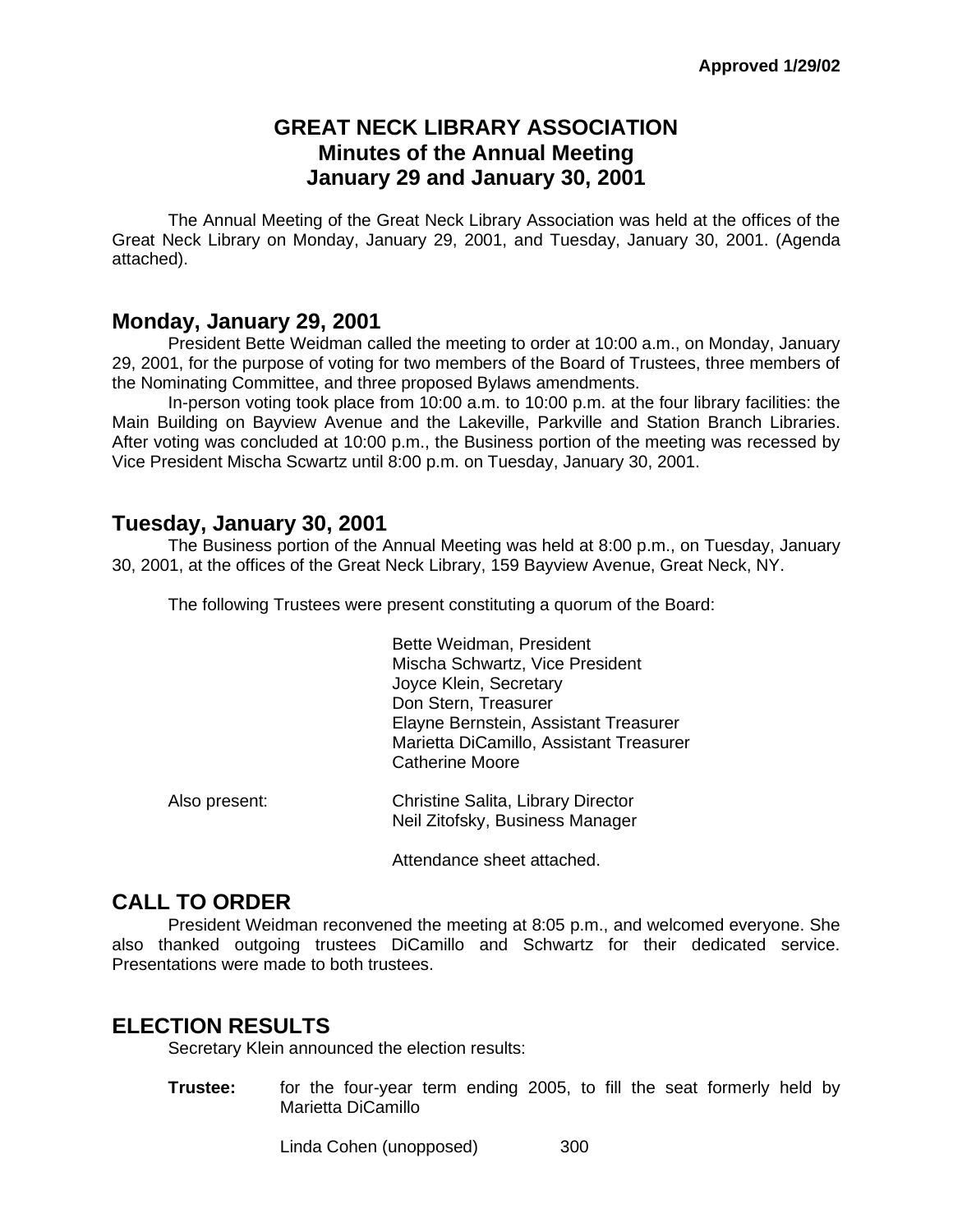**Trustee:** for the four-year term ending 2005, to fill the seat formerly held by Mischa **Schwartz** 

John Drukker (unopposed) 298

**Nominating Committee:** for the two-year term ending 2003, to fill the seat formerly held by John Brickman

John Brickman (unopposed) 289

**Nominating Committee:** for the two-year term ending 2003, to fill the seat formerly held by Barbara Zeller (balance of Linda Cohen's term)

Carol Mitch (unopposed) 299

**Nominating Committee:** for the two-year term ending 2003, to fill the seat formerly held by Marianna Wohlgemuth

Stephen Donnelly (unopposed) 276

#### **Proposed Bylaws Amendments:**

In order to amend the Bylaws, the propositions required a super-majority of a twothirds affirmative vote.

Proposition No. 1 *(to remove the signature from the proxy ballot)* Yes 311 No 16

This amendment was adopted as a result of having a 95% affirmative vote.

Proposition No. 2 *(to change the date of the Nominee Announcement from October 15 to October 10)*

| Yes | 285 |
|-----|-----|
| No  | 19  |

This amendment to the Bylaws was adopted as a result of having received a 94% affirmative vote.

#### Proposition No. 3 *(to change the Independent Nomination Filing Date from November 1 to November 5)*

Due to a mechanical malfunction of Nassau County Board of Election Voting Machine #128177, the results of the count on Proposition #3 were invalid. This voting Machine failed to record any votes for Proposition #3. It did record votes for all other propositions and candidates. 121 people cast votes on Voting Machine #128177 at the Main Library.

Of the votes that were counted from Proposition #3 (voting machines other than #128177 and the proxies), the result was:

| .   |  |  | $\sim$ | $-11$ |  |     |
|-----|--|--|--------|-------|--|-----|
| Yes |  |  |        |       |  | 203 |
| No  |  |  |        |       |  | 13  |

This was a 94% affirmative vote; however, the votes of 121 people who potentially voted on Proposition #3 on machine #128177 were unrecorded due to mechanical failure. According to Legal Counsel William Cullen, the test of law is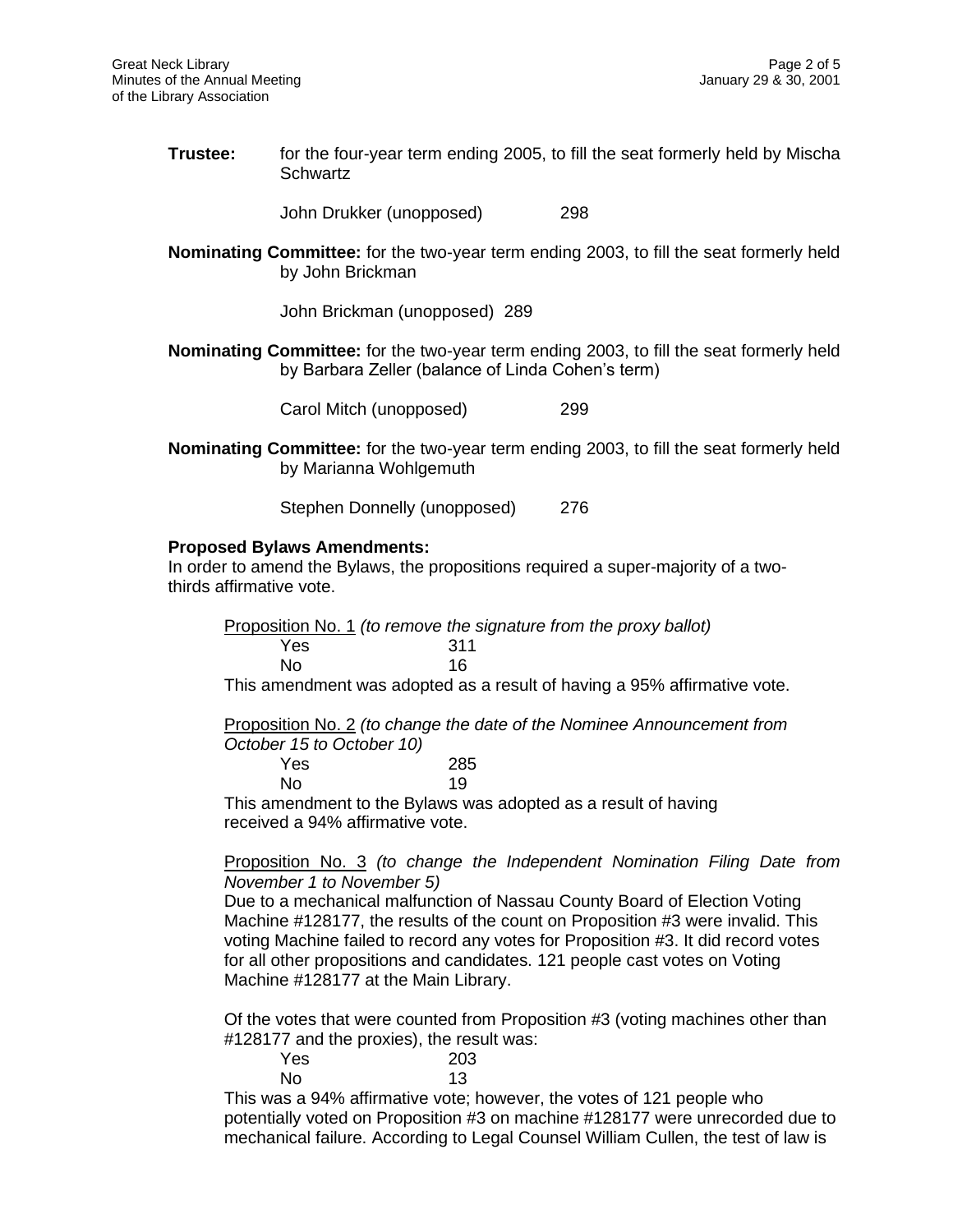this: *Would the results have been significantly different had all 121 unrecorded votes been cast in either the affirmative or in the negative.*

If all 121 votes had been cast in the affirmative, the results would not have been significantly different (96% affirmative vote vs 94% affirmative vote). Proposition #3 would have been adopted.

If all 121 votes had been cast in the negative, the results would have been significantly different (94% affirmative vote vs 60% affirmative vote). A minimum affirmative vote of 66% is required for a Bylaws amendment to be adopted. Therefore, in this instance the Proposition would have been defeated.

Legal counsel advises that the count on Proposition #3 be declared invalid and that Proposition #3 be put to a revote at the 2002 Annual Meeting, should the Board so wish.

### **MINUTES**

Upon a motion made by Mischa Schwartz, seconded by Marietta DiCamillo, and after discussion, it was,

> **RESOLVED**, that the Board of Trustees approve the Minutes of the January 24, and February 1, 2000, Annual Meeting, as presented.

**VOTE:** Yes 7 (Bernstein, DiCamillo, Klein, Moore, Schwartz, Stern, Weidman) *Motion carried unanimously*

### **REPORTS**

The Annual Report, containing the text of The President, Treasurer and Director's reports, is appended.

Director Salita, who resigned as Director of the Great Neck Library effective February 1, 2001, thanked all members of the Board of Trustees and wished the community well.

Public Comment: Ralene Adler, JoAnn Farley, Rebecca Gilliar

A brief recess was called at 8:34 p.m. prior to the commencement of the reorganizational portion of the Annual Meeting.

Respectfully submitted,

Joyce Klein **Secretary**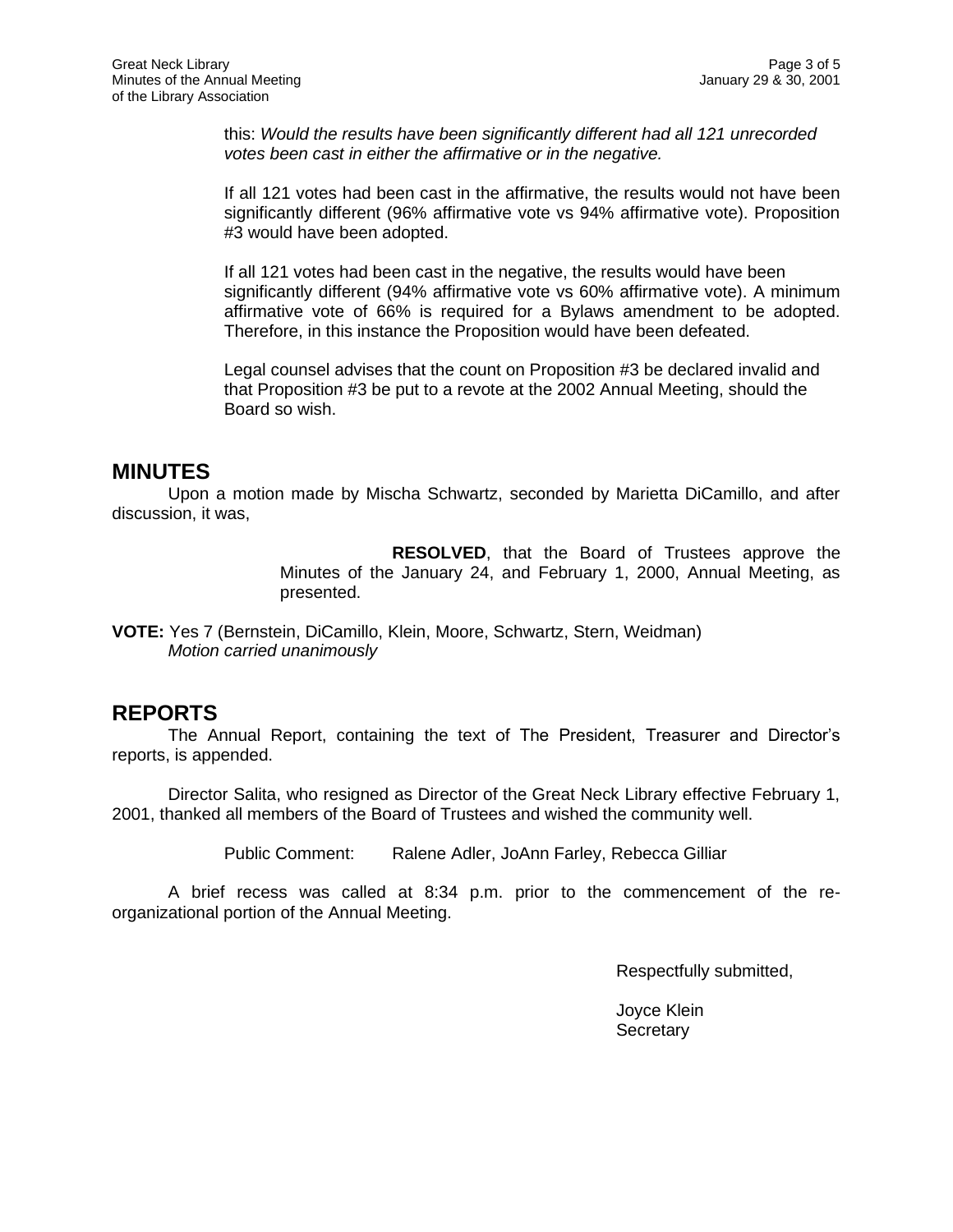# **CALL TO ORDER**

.

President Weidman called the Reorganizational portion of the Annual Meeting to order at 8:40 p.m. Newly-appointed Trustees Linda Cohen and John Drukker (not present due to prior commitment) were welcomed to the Board.

President Weidman called for nominations for Officers.

# **ELECTION OF OFFICERS**

President: Elayne Bernstein nominated Bette Weidman, seconded by Joyce Klein.

*All in favor. Motion carried. Dr. Weidman was reelected President.*

Vice President: Linda Cohen nominated Joyce Klein, seconded by Don Stern.

*All in favor. Motion carried. Joyce Klein was elected Vice President.*

Secretary: Bette Weidman nominated Catherine Moore, seconded by Joyce Klein.

*All in favor. Motion carried. Catherine Moore was elected Secretary.*

Treasurer: Elayne Bernstein nominated Don Stern, seconded by Bette Weidman.

*All in favor. Motion carried. Don Stern was reelected Treasurer.*

Asst. Treasurer: Don Stern nominated Elayne Bernstein, seconded by Catherine Moore.

*All in favor. Motion carried. Elayne Bernstein was reelected Assistant Treasurer.*

Asst. Treasurer: Bette Weidman nominated John Drukker, seconded by Joyce Klein.

*All in favor. Motion carried. John Drukker was elected Assistant Treasurer.*

**2001 MEETING DATES**